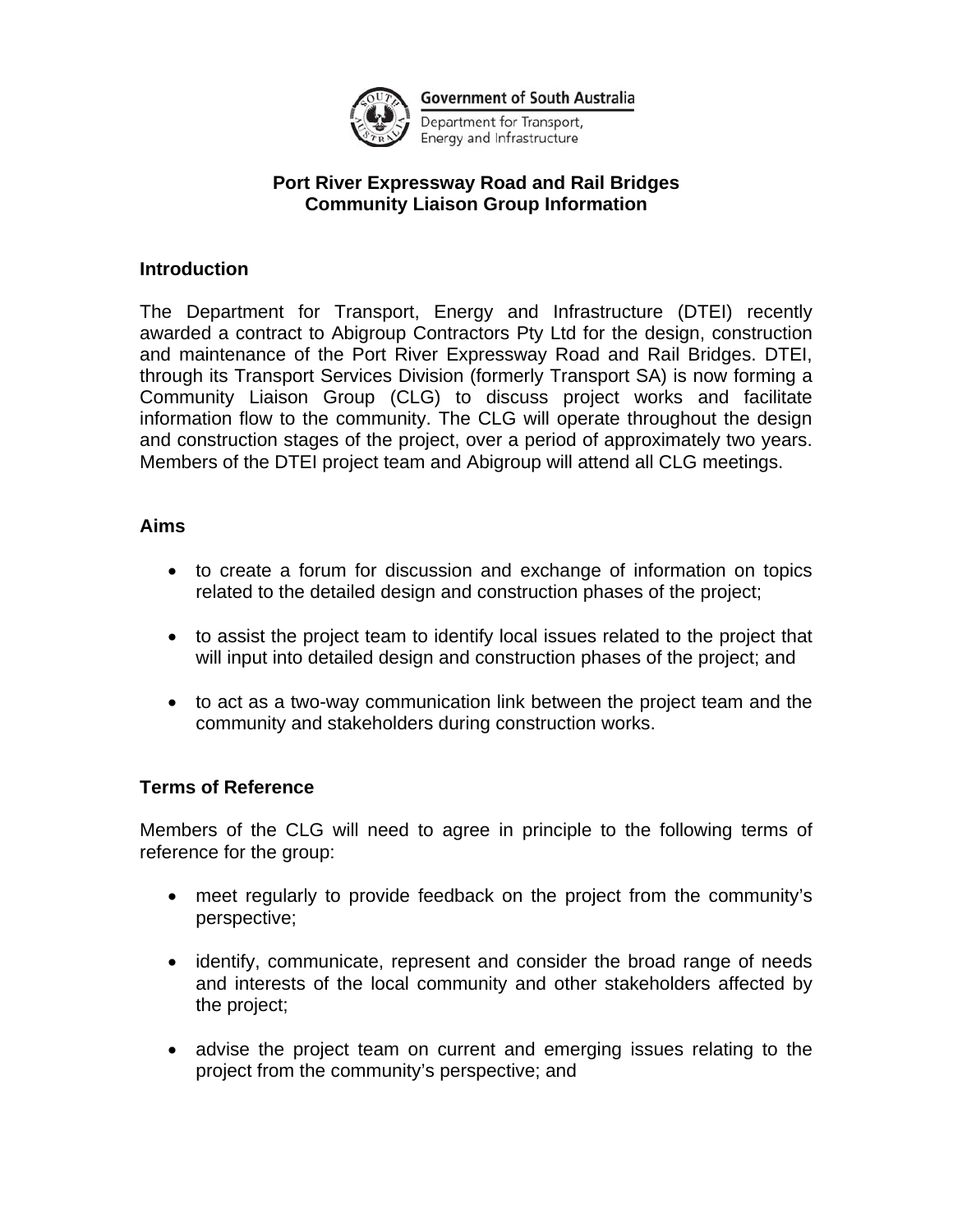

Department for Transport, Energy and Infrastructure

## **Port River Expressway Road and Rail Bridges Community Liaison Group Information**

• assist the project team to keep the local community and key interest groups informed about the project by disseminating information via existing community networks.

## **Role of Community Liaison Group**

DTEI intends that the CLG will operate within a consultative framework. The project team will carefully consider all input from the group in light of the overall project objectives and requirements of the contract with Abigroup. In keeping with the general scope outlined above, the main functions of the CLG are:

- to represent the broad range of local community and stakeholder interests;
- to identify and communicate community and stakeholder concerns about the project;
- to disseminate information on the project to the local community; and
- to consider the range of community views, interests and issues related to the detailed design and construction of the project.

## **Membership of Community Liaison Group**

The CLG must represent the broadest possible range of local community and business interests and views. The project team will select representatives on the basis of achieving broad local community representation.

In terms of representation, nominees may nominate as individuals or represent a local organisation or interest group. However, nominees who are supported by a group are still considered individual nominees to the CLG. Subsequently, individuals that have been nominated to represent a particular group may not revoke or transfer their nomination once they have been accepted as a CLG member due to the fact that selection is based on the fulfillment of specific criteria.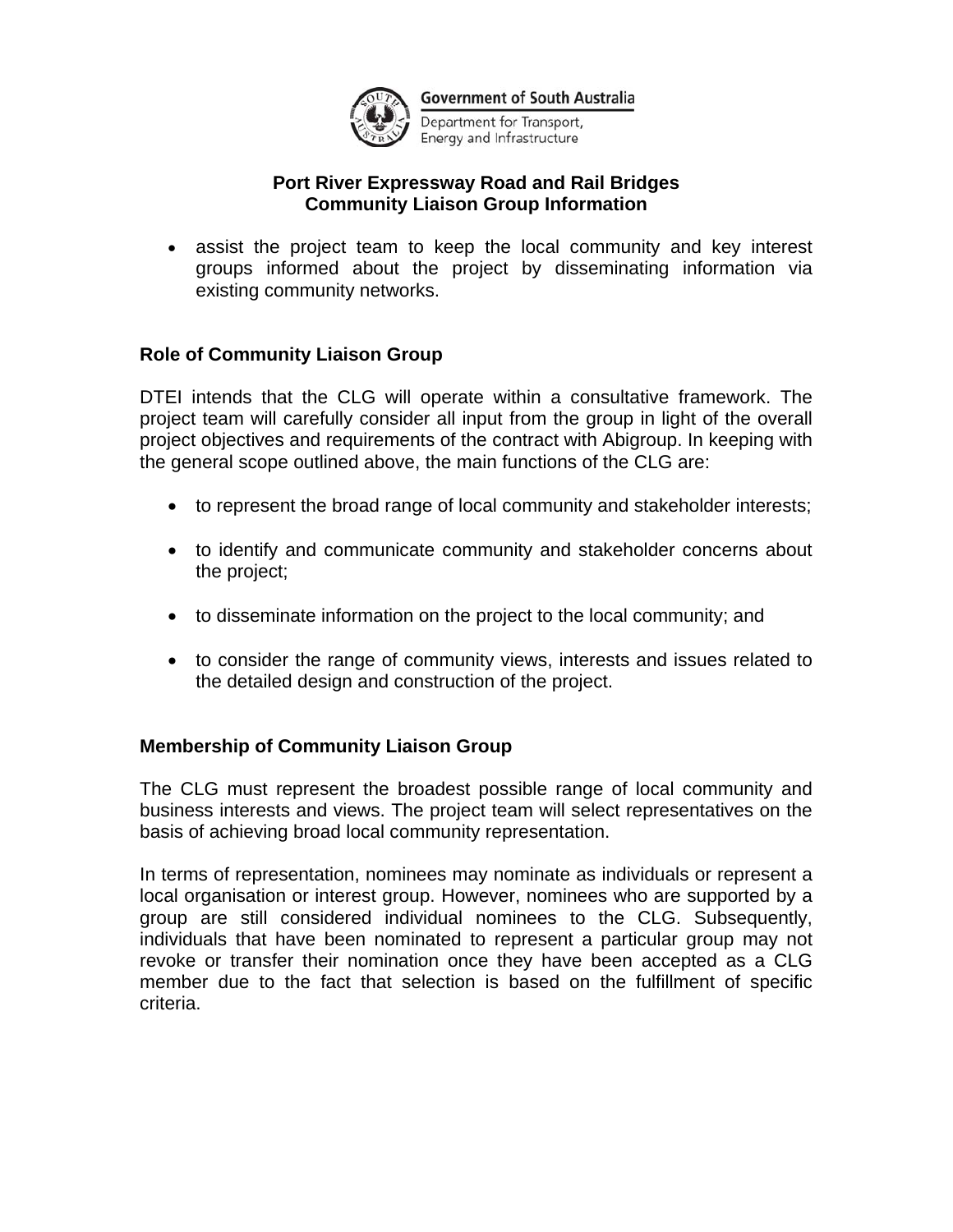

Department for Transport, Energy and Infrastructure

## **Port River Expressway Road and Rail Bridges Community Liaison Group Information**

# **Responsibilities of Community Liaison Group Participants**

The project team agree:

- to work within the framework of the charter for the CLG;
- to allow all members of the CLG to present their views;
- to report on project progress and seek feedback from the CLG.;
- to consider advice and issues raised by the CLG;
- to provide feedback on the outcomes of issues and advice provided by the CLG;
- to respond within agreed timeframes to requests for information; and
- to ensure that CLG members are provided with adequate information and technical support to assist them to contribute to CLG discussions relating to the development phase of the project.

Members of the CLG agree to the following protocol:

- ensure each participant is able to put their concerns and issues to the group;
- discuss and share opinions; and
- minutes to be distributed to all participants, with final minutes to be publicly available and distributed by CLG members.

In relation to liaison with the media, CLG members need to:

- respect every other member's right to express an opinion within the CLG meetings, and expectation not to have those opinions repeated out of context in the media;
- understand that the media have a high level of interest in the project, and that they play an important role in providing information to the broader community;
- respect the project team's preference for a uniform approach to media statements from the CLG;
- respect that no member of the CLG can speak to the media on behalf of the CLG, or on behalf of any other member of the CLG, without the prior consent of the entire CLG; and
- respect the project team's need to know when the media are pursuing a story about the project, or seeking CLG member comment in relation to the project.